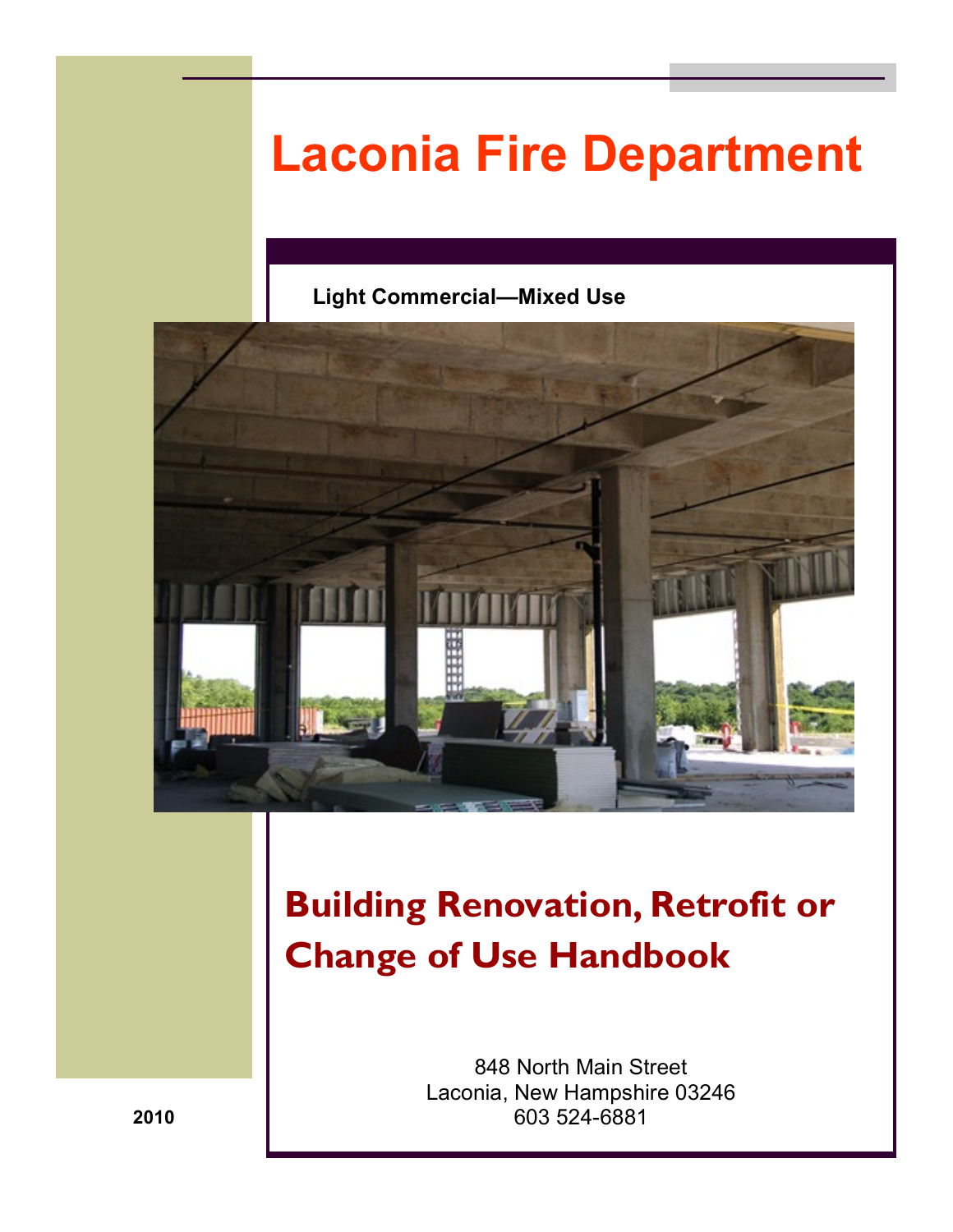## **Welcome to the City of Laconia!**

Whether you are a current, returning or prospective property owner, this handbook is designed to provide the basic information you will need to accomplish your renovation or business project.

### **IMPORTANT CONTACT NUMBERS:**

| Assessing:                 |
|----------------------------|
| <b>Code Enforcement:</b>   |
| <b>Fire Department</b>     |
| <b>Planning Department</b> |
| <b>Public Works</b>        |
| <b>Nater Commission</b>    |

ī

603.527-1268 Reviews, Inspections 603 527-1293 Reviews, Inspections, Permits 603 524-6881 Reviews, Inspections, Permits 603 527-1264 Reviews, Inspections 603 528-6379 Reviews, Inspections, Permits 603 524-0901 Reviews, Inspections, Permits

### **Things you need to know:**

Starting a new business, relocating a current business, renovating an existing building or changing a buildings use provide many pitfalls.

These can include:

Construction of fire separations and structural changes Relocation of exit doors, stairs or corridors Water supply changes for fire protection Fire alarm and sprinkler system installation or renovation Installation of new appliances or HVAC systems Upgrading an existing building to accommodate the new use Requirements of other city departments

You can see there are many issues that need to be addressed. The key is to start early in developing a plan and contacting the appropriate city agencies to ensure their requirements are being met.

It is also important to ensure that any plans or documents submitted for review contain the latest information regarding the project.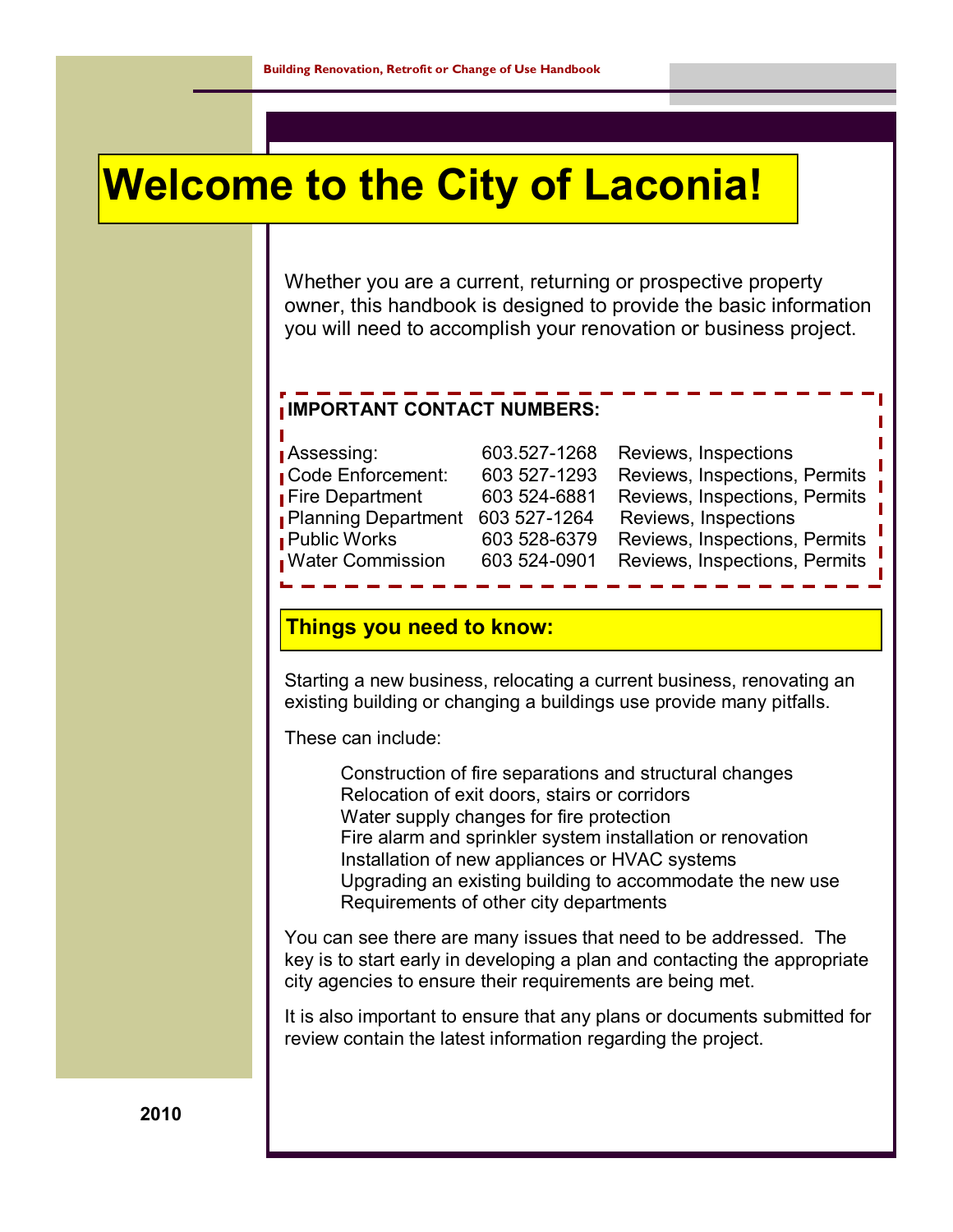### **Building Change of Use**

Whenever the use or occupancy classification of a building is contemplated, it is important to understand the issues that this may entail.

When a building's use is changed, the *Life Safety Code* requires the building be brought to the standards for NEW construction for that use. For example, if an old factory building is to become residential space, the Code requires the building, fire safety and other systems must meet the requirements for a newly constructed residential occupancy.

This can require a complete engineering review of the existing building and necessary changes to bring the building into compliance.

### **Building Renovation**

When buildings are renovated without a change in the use of the building, many of the same issues remain. Renovation may require the demolition of walls, changes to fire safety systems, relocation of exits and the installation of new equipment or appliances.

Renovations must take into account returning the renovated area to meet the new or existing requirements for that type of occupancy.

With either a Change of Use or simple renovation, the city may require the applicant, building or business owner to submit plans, drawings or other documents for review by city departments.

This may also require that the project be submitted to the Minor Site Plan (MSP) or Technical Review Committee (TRC) to address any issues that may need attention.

Minor Site Plan (MSP) reviews are usually conducted for small or simple projects. Technical Review Committee (TRC) meetings are held for more complex projects that require greater scrutiny .

Both of these review meetings are conducted thorough the Laconia Planning Office located at Laconia City Hall.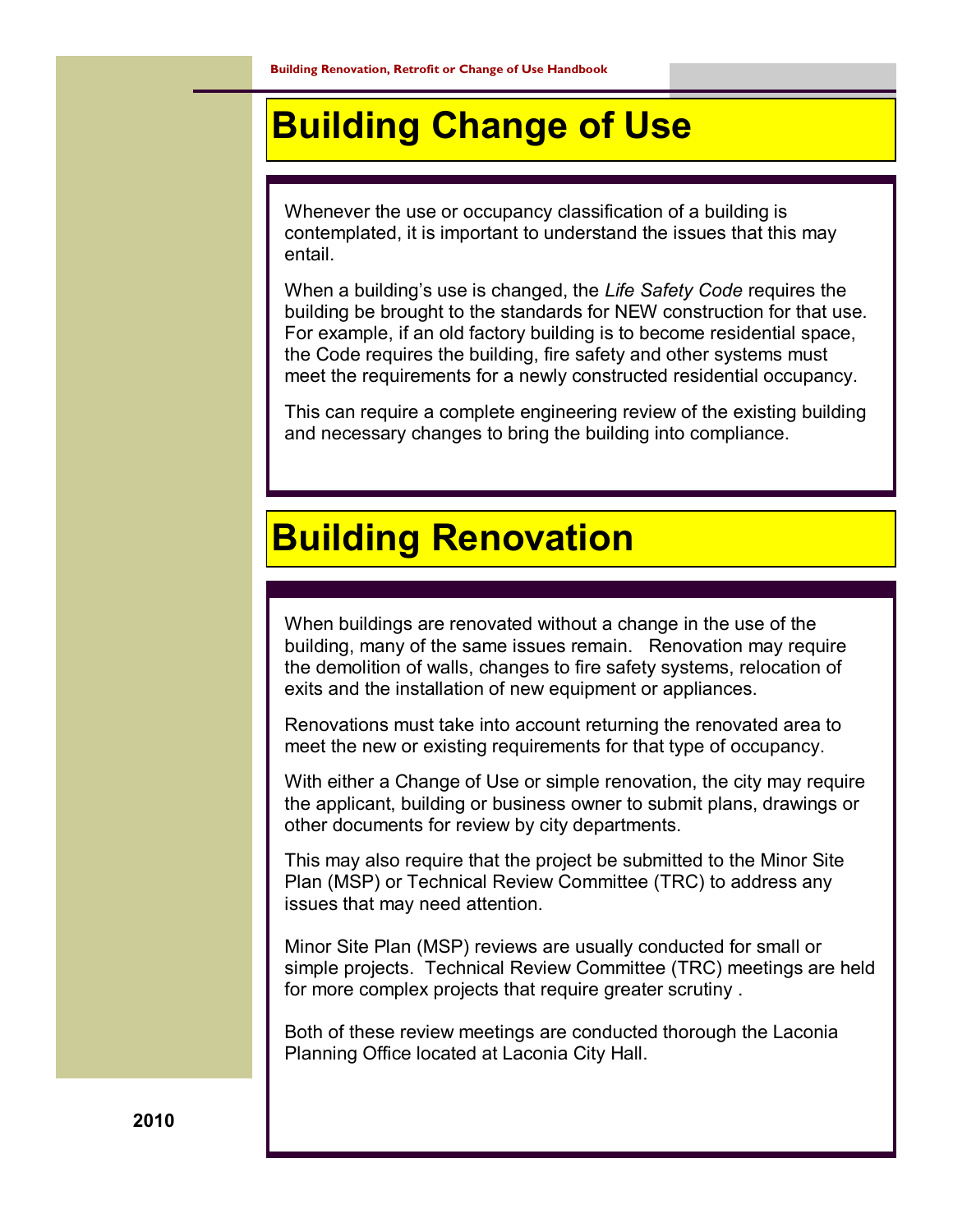### **Special Requirements**

The Laconia Fire Department is charged with assuring the safe construction, installation and use of all fire safety systems, gas or oilfired appliances and tanks, compliance with the *Life Safety Code* and other applicable Codes and standards. To this end, the Laconia Fire Department requires permits and inspection of these systems and the building itself to ensure compliance:

These include:

Fire Alarm Systems Plans Review Rough-in Inspections Final Acceptance Testing

Fire Suppression Systems Plans Review Rough-in Inspections Final Acceptance Testing

Gas and Oil-Fired Appliances and Storage Tanks **Permitting** Piping System Pressure Testing (Completed by Contractor) Final Acceptance Testing

Blasting Operations: **Permitting** Site Inspection

Emergency Egress: Marking and Location Minimum Numbers Emergency Lighting Systems

Fire-rated Separations: Installation

Final Certificate of Occupancy Inspection for Code Enforcement

These permits and inspections are REQUIRED by Code, Statute and City Ordinance. Inspections may be scheduled by contacting the Laconia Central Fire Station at 603 524-6881. Permits must be obtained in person at the Central Fire Station at 848 North Main Street during normal business hours. Fees for permits and inspections do apply. See the fee structure listing for additional information.